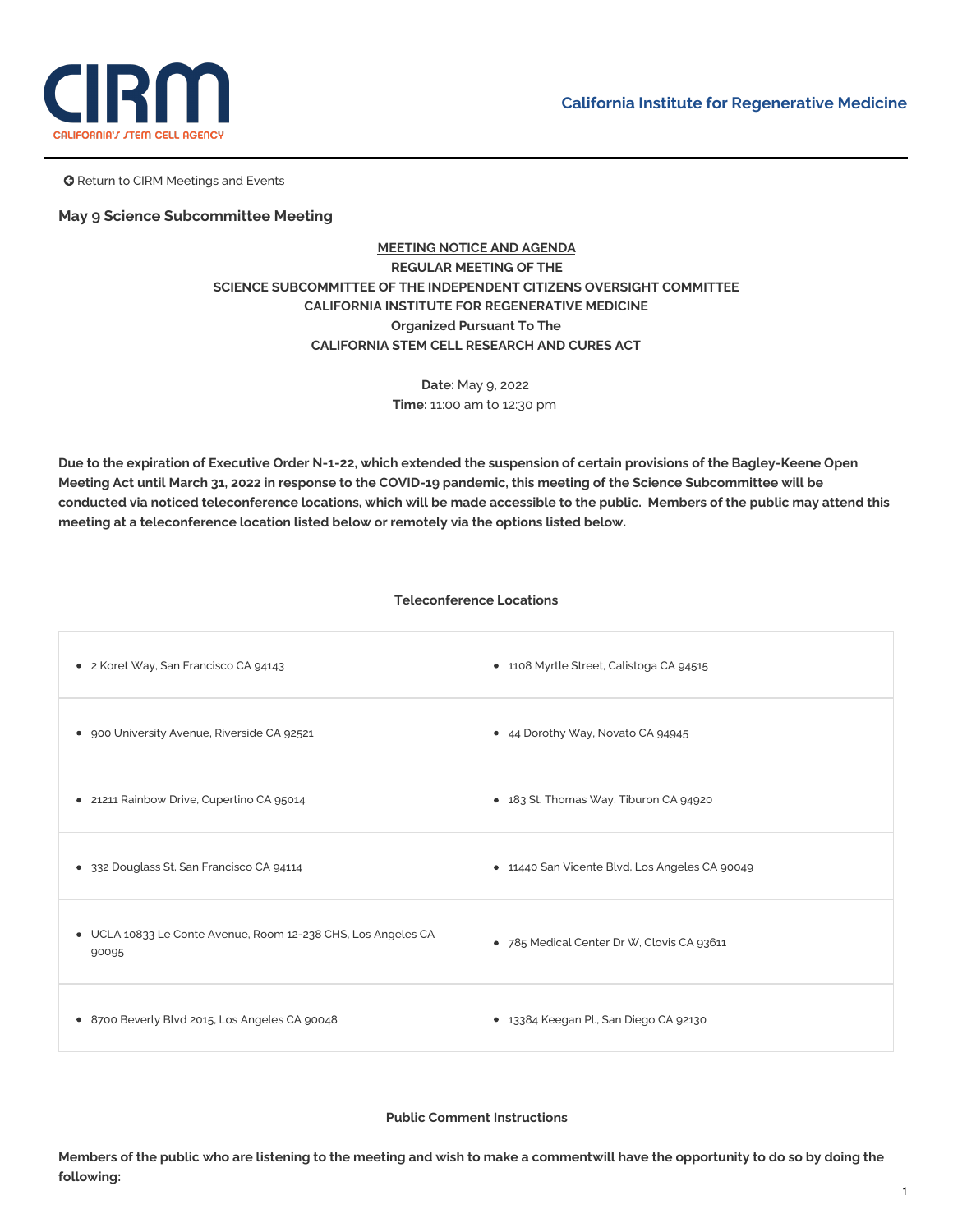- Once we have called for public comment, members of the public will be able to do so by pressing \*9 which will place you in a **queue to make your comment**
- Once we call your name you will have 3 Minutes to make your public comment; please remember to be respectful of the time **limit.**
- **Written comment may be sent to the following email address[:kmccormack@cirm.ca.gov](mailto:kmccormack@cirm.ca.gov).**
- Members of the public attending the meeting at a teleconference location will be provided the opportunity for public comment **at each location.**

### **YouTube:**

<https://www.youtube.com/cirmtv>

## **Dial-In information:**

**Dial in number:** (669) 900-6833 **Meeting ID:**845 9946 2362 **Passcode:** 220509

### **Open Session**

- 1. Call to Order
- 2. Roll Call

#### **Action Items**

3. [Consideration](https://www.cirm.ca.gov/sites/default/files/files/agenda/22%2023%20Research%20Budget%205%209%2022%20FINAL_5_5_22.pdf) of CIRM Research Budget for Fiscal Year 2022-2023 - updated 5/5/22

#### **Discussion Items**

- 4. Public comment
- 5. Adjournment

# THE ORDER OF BUSINESS MAY BE CHANGED WITHOUT NOTICE.

# \*\*NOTICE\*\*

The California Institute for Regenerative Medicine and its Independent Citizens Oversight Committee, and any subcommittees thereof, comply with the Americans with Disabilities Act (ADA) by ensuring that the meeting facilities are accessible to persons with disabilities, and providing that this notice and information given to the Members of the Committee is available to the public in appropriate alternative formats when requested. If you need further assistance, including disability-related modifications or accommodations, you may contact Maria Bonneville at the California Institute for Regenerative Medicine at 510-340-9111 no later than the day prior to the meeting.

Questions or requests for additional information prior to the Independent Citizens Oversight Committee meeting may be referred to Maria Bonneville at the California Institute for Regenerative Medicine at [mbonneville@cirm.ca.gov](mailto:mbonneville@cirm.ca.gov) or 510-340-9111.

This meeting agenda is also available on the website for the California Institute for Regenerative Medicine at <http://www.cirm.ca.gov>.

#### **Transcripts:**